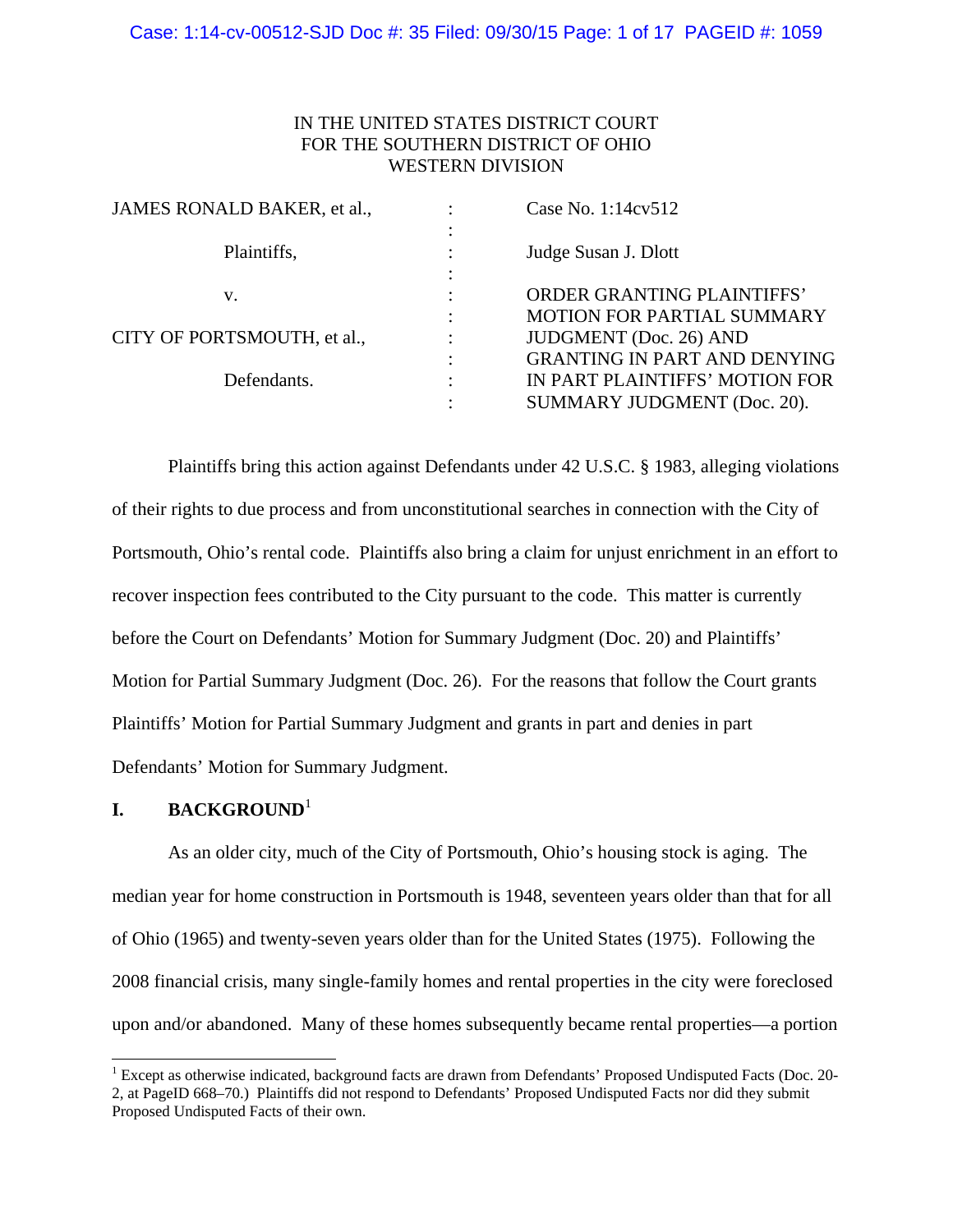### Case: 1:14-cv-00512-SJD Doc #: 35 Filed: 09/30/15 Page: 2 of 17 PAGEID #: 1060

of which sat vacant for extended periods of time. Although the City is unsure if the properties have been maintained or repaired to code standards, a majority of the complaints it has received regarding building code compliance matters relate to rental units. According to Christopher Smith, the City's Health Commissioner, many families are living in unsafe and unsanitary conditions, unaware of their legal rights regarding housing conditions and/or afraid to complain about such conditions.

 In 2012, the Portsmouth adopted its Rental Dwelling Code (hereinafter the "RDC" or the "Code"). The stated scope and intent of the Code is as follows:

This code is to protect the public health, safety and welfare of occupants in all rental dwellings as hereinafter provided by inspection and enforcement of the International Property Maintenance Code and the Codified Ordinances of the City of Portsmouth, fixing the responsibilities of owners, operators and occupants of all rental dwellings and providing for the administration of the Rental Dwelling Code.

§ 1361.01.

 Under the Code, owners of rental properties within Portsmouth are required to apply to the Portsmouth Board of Health for a rental dwelling permit in order to rent their property. § 1361.09. The Code Enforcement Official is charged with issuing or denying the permits, which "shall be issued . . . if upon inspection of the rental dwelling it is determined that the rental dwelling meets the requirements of this code." *Id.* The City charges fees for issuing and renewing rental dwelling permits. §1361.13 (A). The annual license fees range from \$50 for one unit to \$480 for twelve units or more. *Id.*

 Inspections are conducted at least once a year and on a minimum of forty-eight hours' notice, unless the time period is waived by the tenant or occupant. § 1361.02(A). § 1361.02(D) of the Code also authorizes the Code Enforcement Official to make an inspection in response to a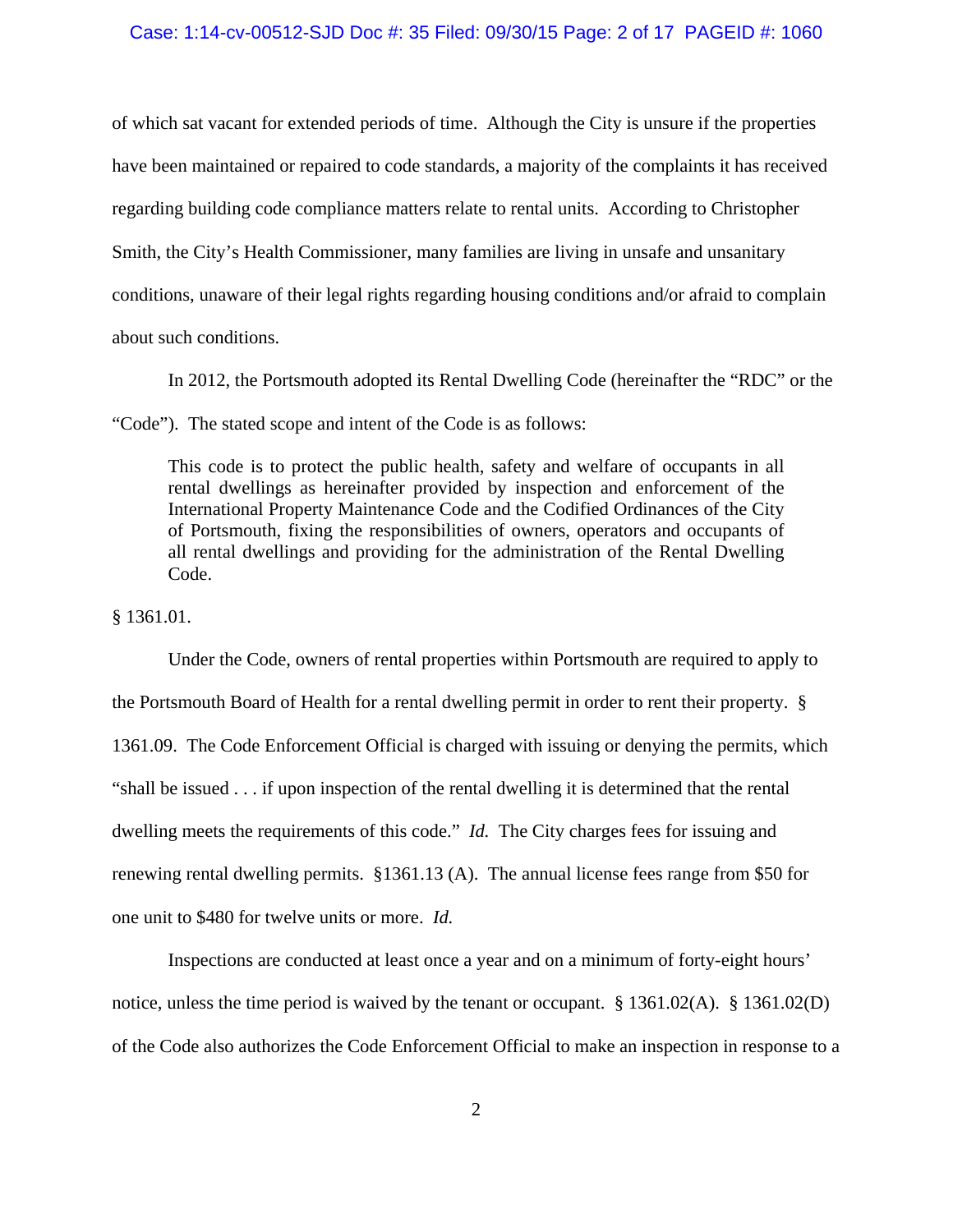### Case: 1:14-cv-00512-SJD Doc #: 35 Filed: 09/30/15 Page: 3 of 17 PAGEID #: 1061

complaint or if the Official has a valid reason to believe that a violation of the provisions of the Code exists. The scope of the search is limited by the items on the dwelling inspection checklist, a list of eighty search items divided into the following categories: exterior premises, common egress corridor, interior, kitchen/dining, hallways, laundry, basement/mechanicals, bedrooms, bathrooms, and other. (*See* Doc. 20-1, at PageID 523.)

 During the first year of the program, property owners were given approximately one year to correct non-critical failures identified in an inspection—those that did not pose an immediate danger to the health or safety of the tenant(s). A specified time period (indicated on the inspection sheet) was provided to correct any critical failures. If a follow-up inspection was required for a critical deficiency, the re-inspection date was also noted on the inspection form.

 Although no property owners were cited for violations for the rental inspection program, property owners who failed to respond to contacts from the City received a letter entitled "Failure to Schedule Mandatory Rental Inspection." (Doc. 1-1, Exhibit B at PageID 33.) The letter ordered the owner to contact the City Health Department to schedule a dwelling inspection. Failure to do so, the letter stated, "may result in an order to suspend the permit to operate and/or implement the procedures for **Condemnation by the Board of Health** under Section 1311.01 of the Codified Ordinances of the city of Portsmouth and possible issuance of misdemeanor citation." (*Id.*) (emphasis is original).

 Plaintiffs are rental property owners in the City of Portsmouth, either directly or through their status as controlling members of the Limited Liability Companies that own the rental properties. On June 16, 2014, they filed the instant complaint against Defendants—the City of Portsmouth, Ohio; Christopher S. Smith, Portsmouth's Health Commissioner; and Andrew L.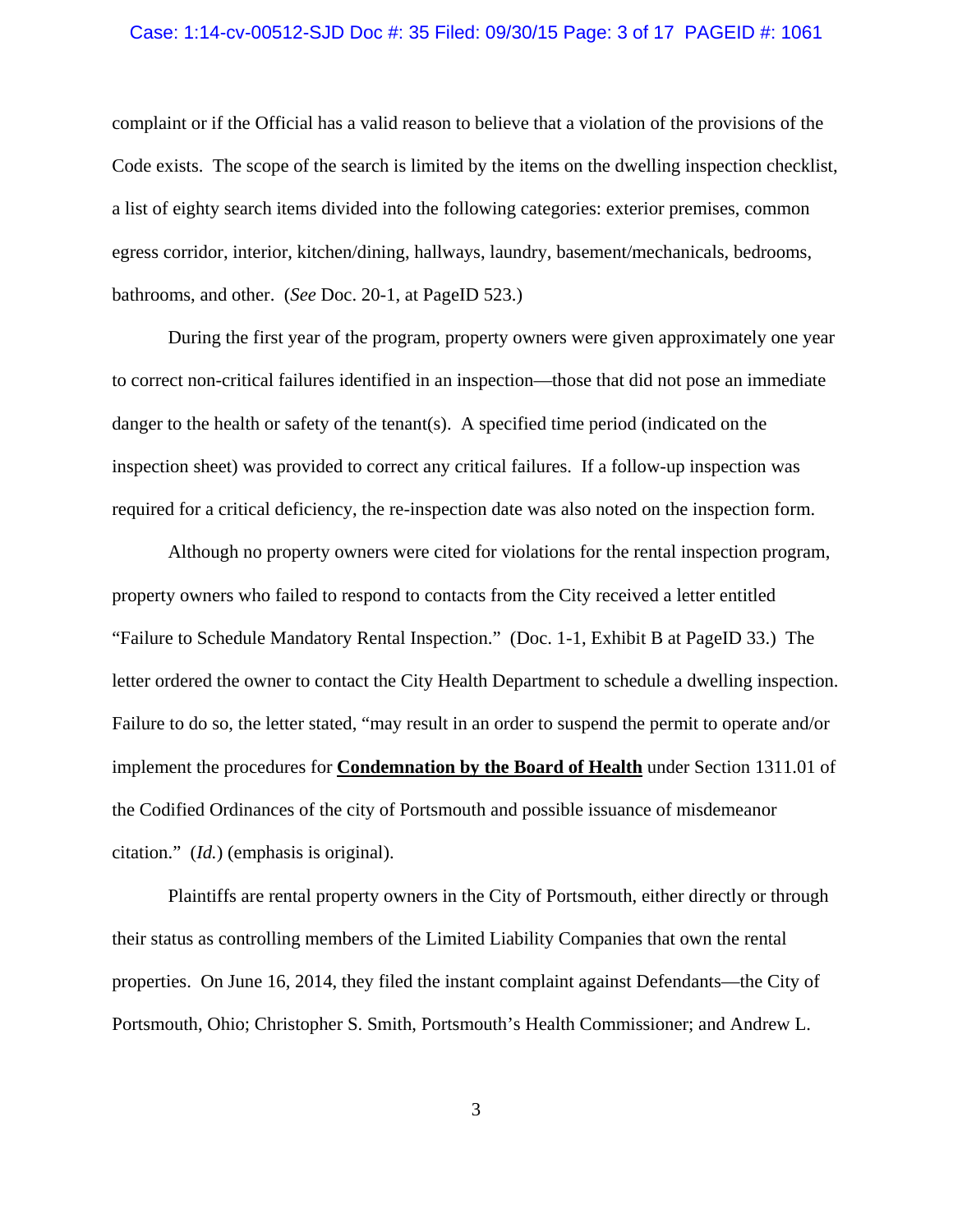#### Case: 1:14-cv-00512-SJD Doc #: 35 Filed: 09/30/15 Page: 4 of 17 PAGEID #: 1062

Gedeon, Portsmouth's Director of Environmental Health—arguing that the RDC violates their Fourth, Fifth, and Fourteenth Amendment rights. Specifically, in count one of the complaint, Plaintiffs claim that the Code violates their Fourth Amendment rights by mandating warrantless inspections of their properties without probable cause. Plaintiffs further allege that the Code violates their due process rights under the Fifth and Fourteenth Amendments because it requires Plaintiffs to forfeit their Fourth Amendment rights in order to rent out their property. Plaintiffs also challenge the RDC on Equal Protection grounds in count two of the complaint. According to Plaintiffs, the Code impermissibly applies only to single family rental dwellings and treats multi-unit rental dwellings differently than single-unit rental dwellings. Finally, in count three, Plaintiffs bring a state law claim of unjust enrichment, arguing that the City has collected and inequitably retained inspection and permitting fee assessments by virtue of the RDC.

 Both parties now move for summary judgment. Defendants move for summary judgment on all counts of the complaint. Plaintiffs move for partial summary judgment on all claims other than the amount of damages, attorneys' fees, individual liability claims, and any claims regarding Defendants' new policies. $2$ 

# **II. SUMMARY JUDGMENT STANDARD**

 Summary judgment is appropriate "if the movant shows that there is no genuine dispute as to any material fact and the movant is entitled to judgment as a matter of law." Fed. R. Civ. P. 56(a). All reasonable inferences from the record must be drawn in the light most favorable to the nonmoving party, and the court may grant summary judgment only "[w]here the record taken as

<sup>&</sup>lt;sup>2</sup> On July 28, 2014, the RDC was amended. Amongst other changes, the Code now includes a provision indicating that if the owner or occupant refuses to permit free access and entry, "the Health Commissioner or his authorized representative may petition and obtain an order or warrant to inspect from the Portsmouth Municipal Court or Scioto County Court of Common Pleas." § 1311.01. (Doc. 26-1, Ex. 2 at PageID 840.) Plaintiffs refrain from addressing Defendants' new policies in their motion, reserving the right to do so later. Accordingly, the Court expresses no opinion on the constitutionality of or any other claim pertaining to the revised ordinance in this Order.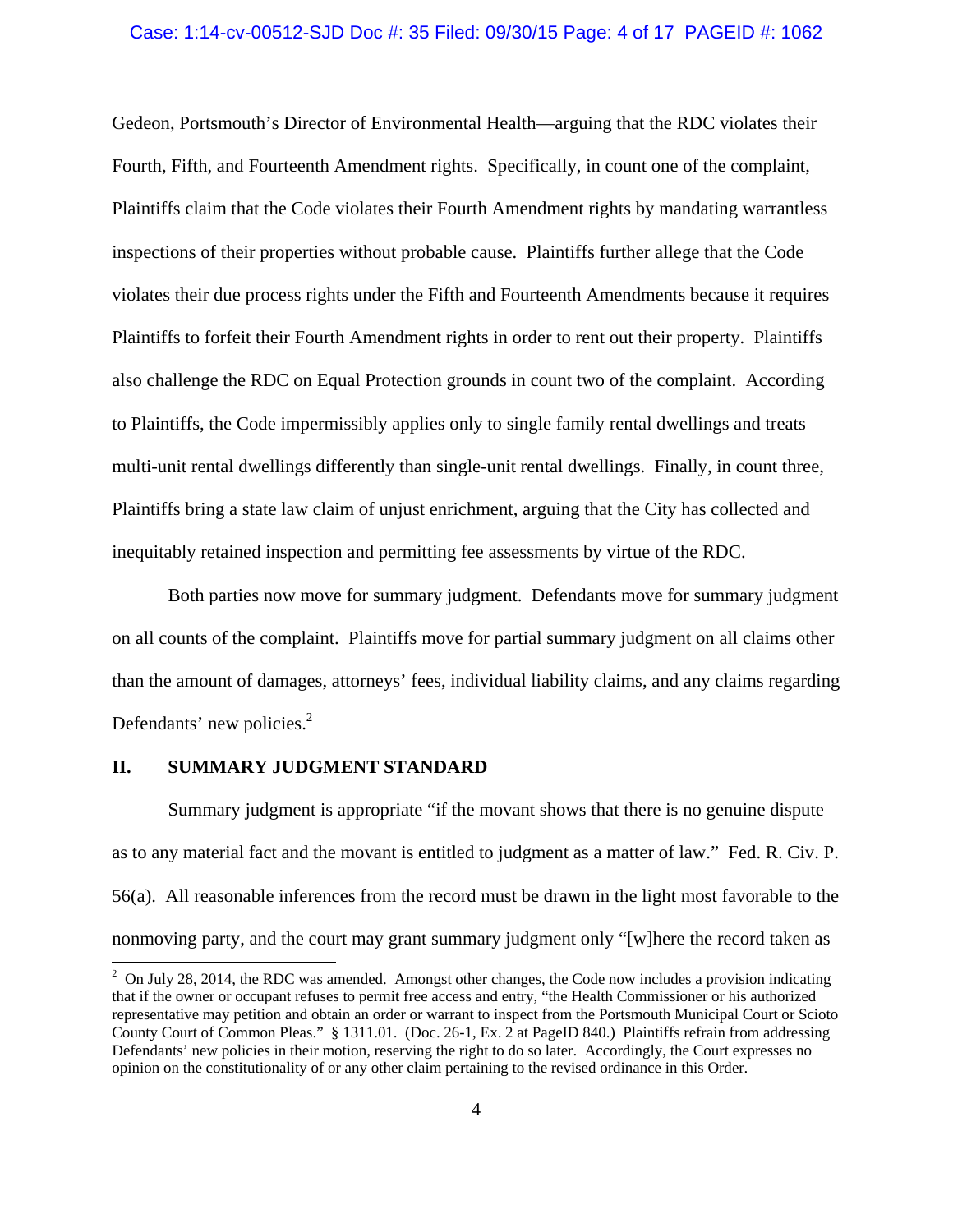#### Case: 1:14-cv-00512-SJD Doc #: 35 Filed: 09/30/15 Page: 5 of 17 PAGEID #: 1063

a whole could not lead a rational trier of fact to find for the non-moving party." *Matsushita Elec. Indus. Co., Ltd. v. Zenith Radio Corp.*, 475 U.S. 574, 587–88 (1986). The moving party may support the motion for summary judgment with affidavits or other proof or by exposing the lack of evidence on an issue for which the nonmoving party will bear the burden of proof at trial. *Celotex Corp. v. Catrett*, 477 U.S. 317, 324 (1986). In responding to a summary judgment motion, the nonmoving party may not rest upon the pleadings but must go beyond the pleadings and "present affirmative evidence in order to defeat a properly supported motion for summary judgment." *Anderson v. Liberty Lobby, Inc.*, 477 U.S. 242, 257 (1986). The task of the Court is not "to weigh the evidence and determine the truth of the matter but to determine whether there is a genuine issue for trial." *Id.* at 249.

# **III. ANALYSIS**

### **A. Fourth Amendment**

Plaintiffs and Defendants both move for summary judgment on Plaintiffs' claim that the RDC is unconstitutional under the Fourth Amendment. According to Plaintiffs, the Code is unconstitutional as applied and on its face, because it mandates warrantless, coerced inspections of the interior of private homes without probable cause. Defendants oppose Plaintiffs' motion and contend they are entitled to summary judgment, arguing that the RDC falls into the closely regulated business and special needs exceptions to the Fourth Amendment's warrant requirement. For the reasons below, the Court finds Plaintiffs' position well-taken.

 The Fourth Amendment provides that "[t]he right of the people to be secure in their persons, houses, papers, and effects, against unreasonable searches and seizures, shall not be violated, and no Warrants shall issue, but upon probable cause, supported by Oath or affirmation,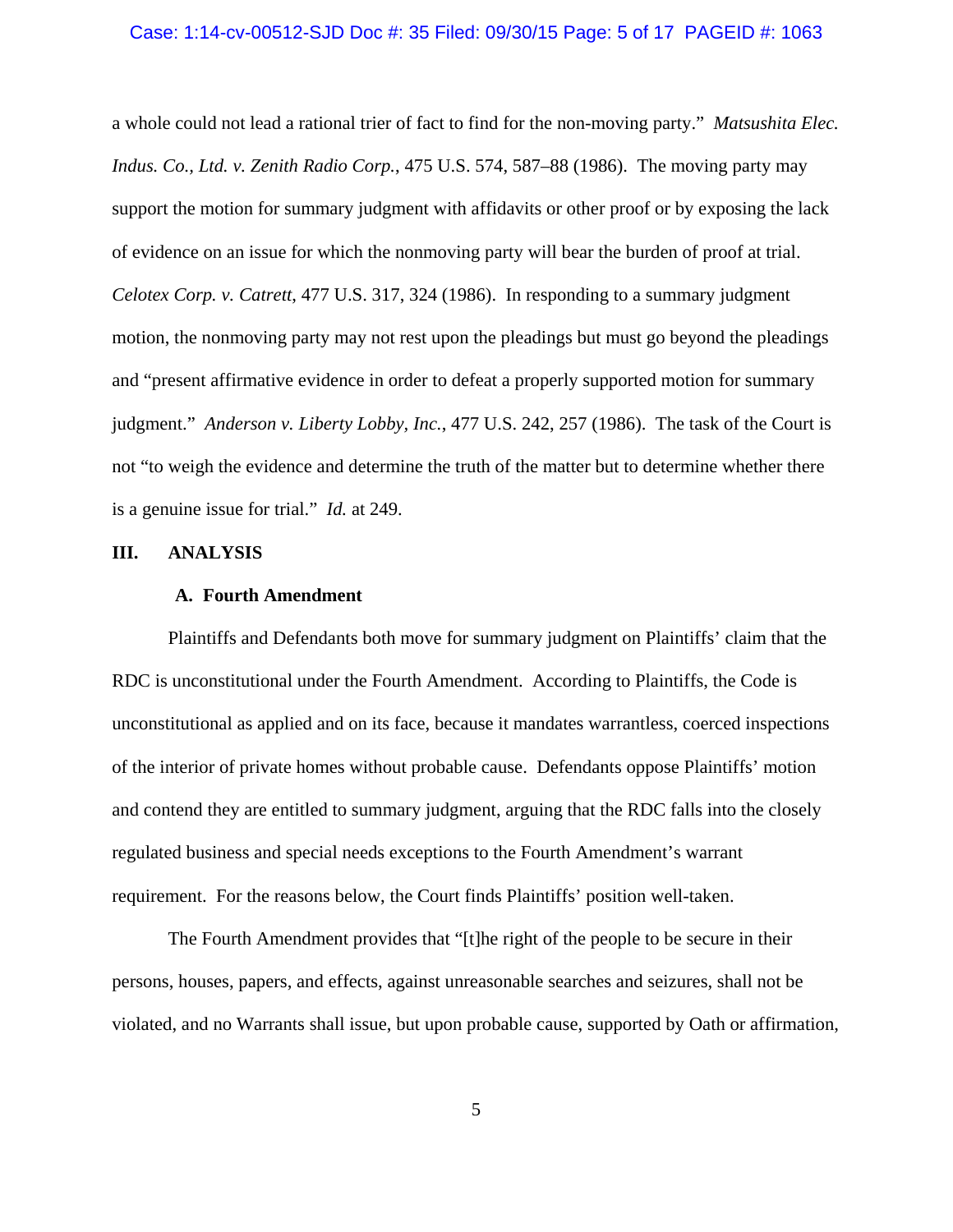#### Case: 1:14-cv-00512-SJD Doc #: 35 Filed: 09/30/15 Page: 6 of 17 PAGEID #: 1064

and particularly describing the place to be searched, and the persons or things to be seized." U.S. Const. amend. IV. "The basic purpose of this Amendment . . . is to safeguard the privacy and security of individuals against arbitrary invasions by government officials." *Camara v. Mun. Court*, 387 U.S. 523, 527 (1967)*.* The Supreme Court has repeatedly held that "searches conducted outside the judicial process, without prior approval by a judge or a magistrate judge, are *per se* unreasonable subject only to a few specifically established and well-delineated exceptions." *City of Los Angeles v. Patel*, \_\_ U.S. \_\_, 135 S.Ct. 2443, 2452 (2015). *See also Camara*, 387 U.S. at 528–29 (1967) (noting that "except in certain carefully defined classes of cases, a search of private property without proper consent is 'unreasonable' unless it has been authorized by a valid search warrant"). This rule, which applies to the states via the Fourteenth Amendment, is applicable to both commercial premises as well as private homes. *See Marshall v. Barlow's, Inc.*, 436 U.S. 311, 312 (1978).

In *Camara*, the Supreme Court held unconstitutional a San Francisco building ordinance which permitted warrantless, unconsented inspections to enforce the city's housing code. As in the instant case, failure to consent to the warrantless, administrative searches authorized by the ordinance was punishable as a misdemeanor. *Camara*, 387 U.S. at 527 n.2. The case arose after an apartment building tenant refused an annual inspection and was charged for failure to comply. *Id.* After finding that the administrative searches constitute significant intrusions upon the interests protected by the Fourth Amendment, the *Camara* Court held "that such searches when authorized and conducted without a warrant procedure lack the traditional safeguards with the Fourth Amendment guarantees to the individual." *Id.* at 534. The Court reasoned:

Under the present system, when the inspector demands entry, the occupant has no way of knowing whether enforcement of the municipal code involved requires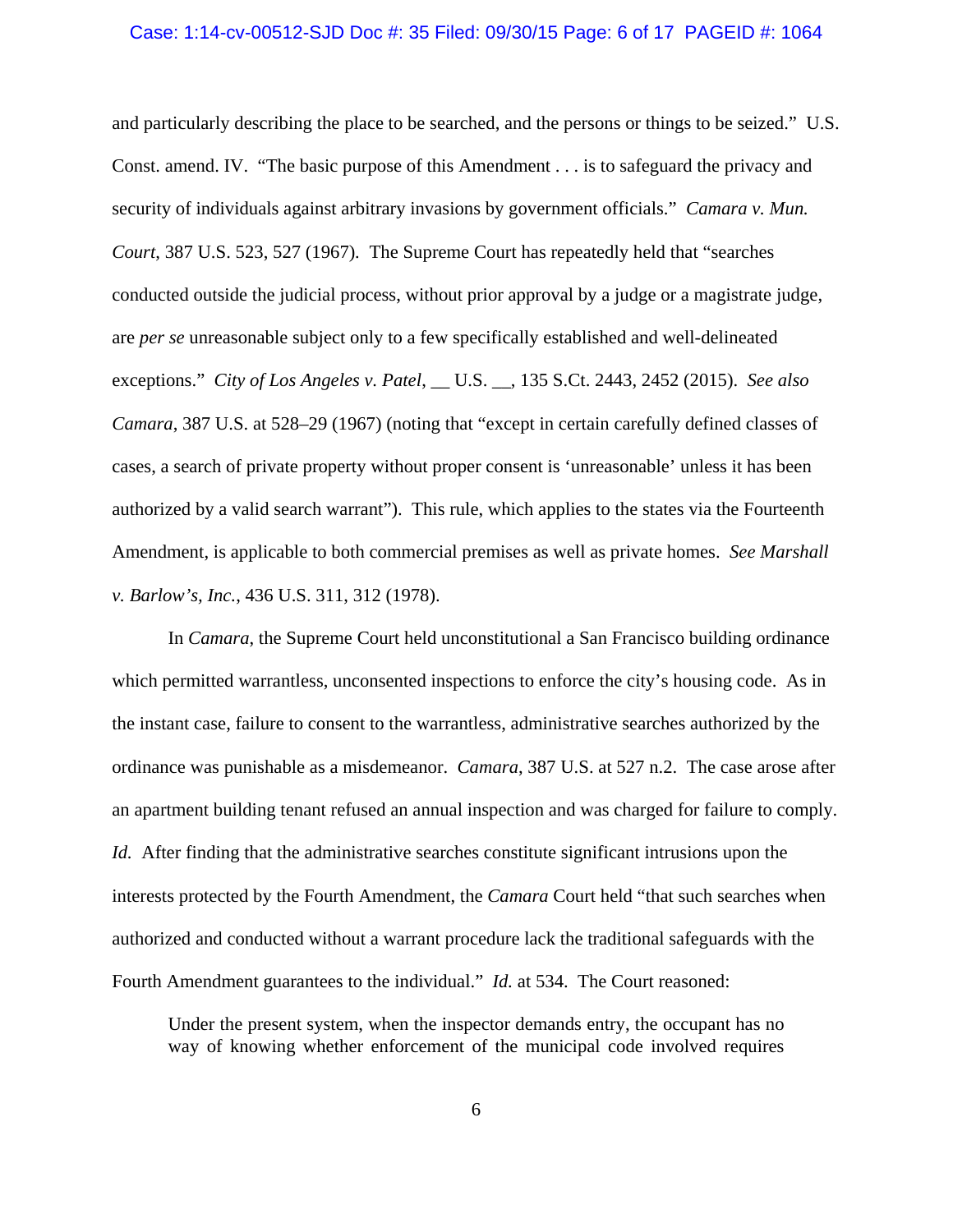inspection of his premises, no way of knowing the full limits of the inspector's power to search, and no way of knowing whether the inspector himself is acting under proper authorization. These are questions which may be reviewed by a neutral magistrate without any reassessment of the basic agency decision to canvass an area. Yet, only by refusing entry and risking a criminal conviction can the occupant at present challenge the inspector's decision to search. . . . The practical effect of this system is to leave the occupant subject to the discretion of the official in the field. This is precisely the discretion to invade private property which we have consistently circumscribed by a requirement that a disinterested party warrant the need to search. . . . We simply cannot say that the protections provided by the warrant procedure are not needed in this context; broad statutory safeguards are no substitute for individualized review, particularly when those safeguards may only be invoked at the risk of a criminal penalty.

*Id.* at 533. The Court found that the appellant (the apartment building tenant) had a constitutional right to insist that the administrative search be supported by a warrant and that he could not constitutionally be convicted for refusing to consent to the inspection. *Id.* at 540.

In *Sokolov v. Village of Freeport*, 420 N.E.2d 55 (N.Y. 1981), the Court of Appeals of

New York applied the principles of *Camara* to a rental ordinance substantially similar to the Portsmouth RDC in this case. As here, the challenged ordinance required that landlords obtain a rental permit prior to leasing their property, which required an inspection of the rental property and a penalty for failure to comply—a fine of \$250 was levied for each day a rental property was occupied without a permit. *Id.* at 343–44. The court held that the rental permit ordinance was unconstitutional "as it effectively authorizes and, indeed, requires a warrantless inspection of residential rental property." *Id.* at 346. In reaching its holding, the court rejected the argument that because the ordinance punished renting without a permit, as opposed to the failure to consent to a search, any inspections under the ordinance was conducted with the consent of the owner. The court noted, "[a] property owner cannot be regarded as having voluntarily given his consent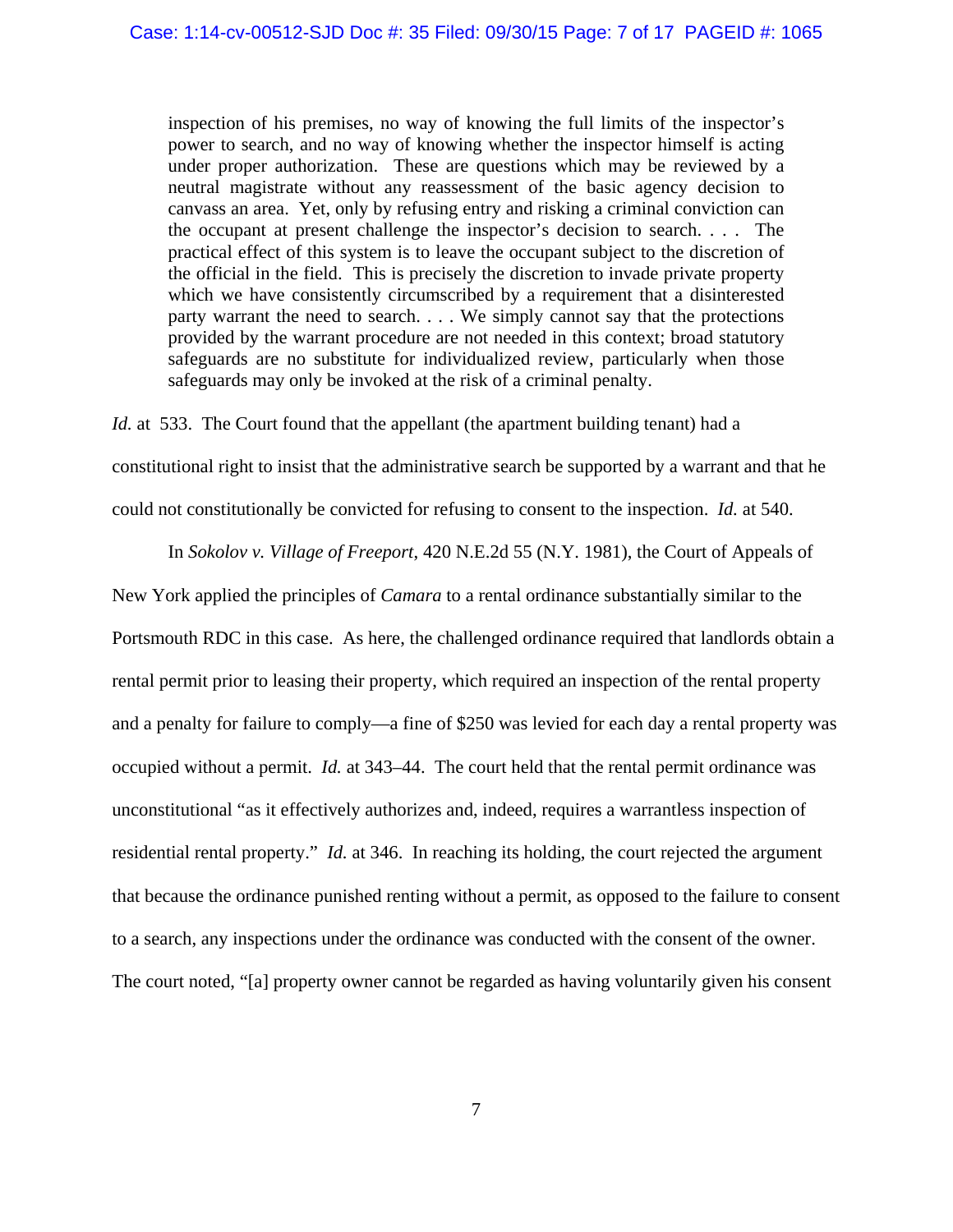### Case: 1:14-cv-00512-SJD Doc #: 35 Filed: 09/30/15 Page: 8 of 17 PAGEID #: 1066

to a search where the price he must pay to enjoy his rights under the Constitution is the effective deprivation of any economic benefit from his rental property." *Id.*

 The Ohio Supreme Court reached a similar conclusion in *Wilson v. City of Cincinnati*, 346 N.E.2d 666 (Ohio 1976). In that case, the court considered a challenge to a Cincinnati ordinance requiring that a property owner obtain a Certificate of Housing Inspection prior to entering into a contract for the sale of property. *Id.* at 670. Under the ordinance, the seller of the home could obtain a certificate only by agreeing to a search of the home and, with limited exception, failure to obtain a certificate prior to sale subjected the seller to criminal prosecution. *Id.* The Ohio Supreme Court found the ordinance unconstitutional, noting that "the import of *Camara* is that the Fourth Amendment prohibits placing appellant in a position where she must agree to a warrantless inspection of her property or face a criminal penalty." *Id.* at 671.

 Finally, most recently in *City of Los Angeles v. Patel*, 135 S.Ct. 2443 (2015), the Supreme Court entertained a Fourth Amendment challenge to a city ordinance requiring hotel operators to provide hotel guest records to the police on demand. The ordinance contained no warrant provision, and failure to comply with the inspection was punishable as a misdemeanor. *Id.* at 2448. The Court found the administrative search regime facially unconstitutional because it penalized hotel owners for declining to produce their records without affording the opportunity for precompliance review. *Id.* at 2546. In doing so, the Court reaffirmed that "absent consent, exigent circumstances, or the like, in order for an administrative search to be constitutional, the subject of the search must be afforded an opportunity to obtain precompliance review before a neutral decisionmaker." *Id.* at 2452. However, the Court held only that the hotel owner be afforded an *opportunity* to have a neutral decisionmaker review the search demand before being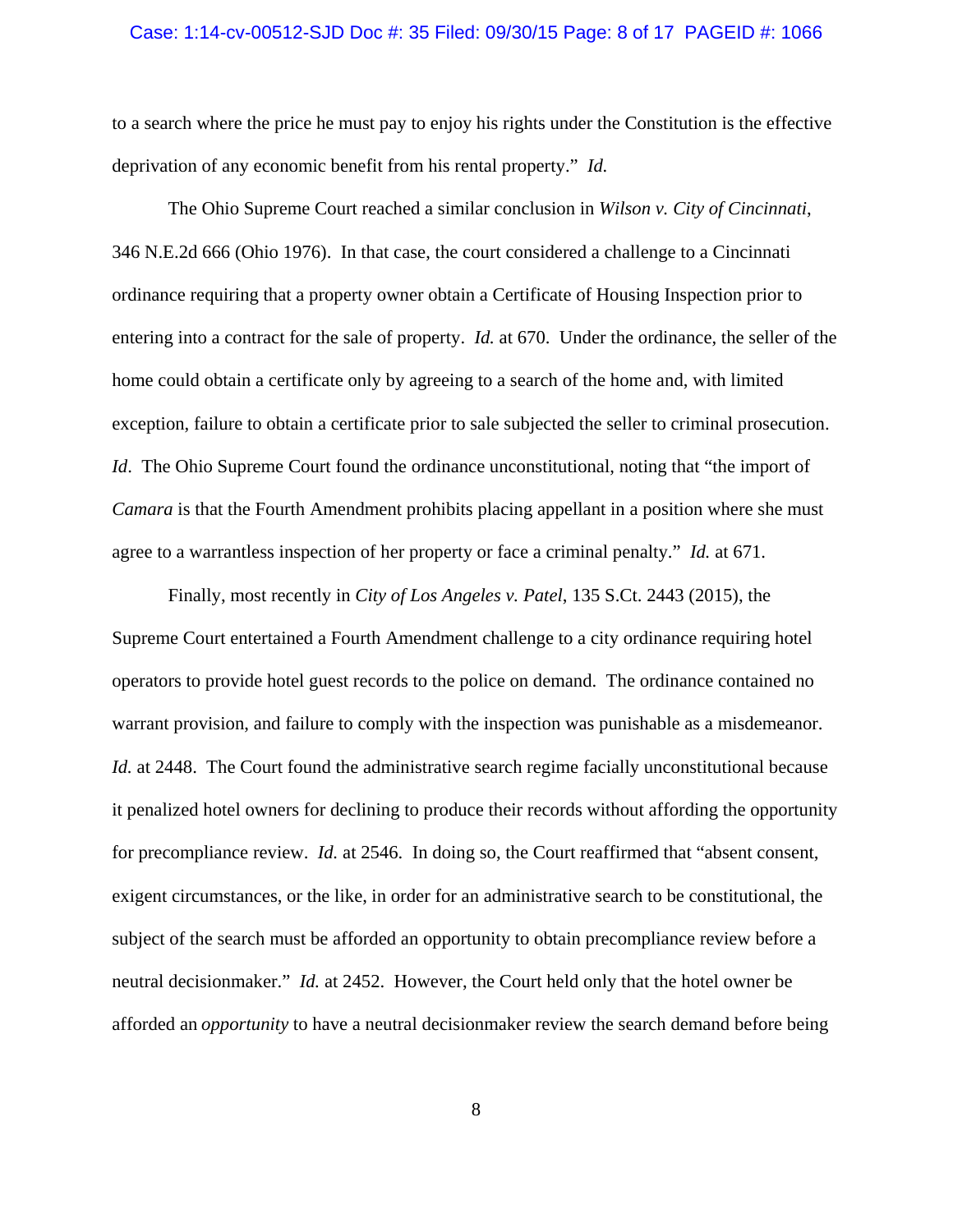### Case: 1:14-cv-00512-SJD Doc #: 35 Filed: 09/30/15 Page: 9 of 17 PAGEID #: 1067

subject to penalties for failure to comply, noting that an actual review only need to take place when the hotel operator objects to the inspection.<sup>3</sup> *Id.* at 2453 (emphasis in original).

 Guided by the above cases, the Court finds that the Portsmouth RDC violates the Fourth Amendment insofar as it authorizes warrantless administrative inspections. It is undisputed that the RDC affords no warrant procedure or other mechanism for precompliance review. As in the above cases, the owners and/or tenants of rental properties in Portsmouth are thus faced with the choice of consenting to the warrantless inspection or facing criminal charges, a result the Supreme Court has expressly disavowed under the Fourth Amendment. *See Camara*, 387 U.S. at 532. *See also Patel*, 135 S.Ct. at 2452 ("A hotel owner who refuses to give an officer access to his or her registry can be arrested on the spot. The Court has held that business owners cannot reasonably be put to this choice."). Therefore, unless a recognized exception to the warrant requirement applies, the Code's failure to include a warrant provision violates the Fourth Amendment.

Defendants contend that two exceptions apply, which the Court will consider in turn.

# *i. Closely Related Business Exception*

 $\overline{\phantom{a}}$ 

 Defendants first contend that the closely regulated industry exception to the Fourth Amendment's warrant requirement applies. This exception—under which warrantless inspections of closely regulated business premises or industries may be reasonable—is premised on the observation that "[c]ertain industries have such a history of government oversight that no

<sup>&</sup>lt;sup>3</sup> In line with *Patel*, lower courts have generally only upheld ordinances requiring advance consent to search when the government was required to obtain a warrant if the owner/occupant refused consent and the ordinance did not exact criminal penalties for lack of consent. *See Crook v. City of Madison*, 168 So.3d 930 (Mississippi 2015) (collecting cases); *Hometown Co-op. Apartments v. City of Hometown*, 515 F. Supp. 502, 503 (N.D. Ill. 1981) ("By providing for a warrant procedure in cases in which a new owner or lessee of property refuses to consent to an inspection by the building department, the City of Hometown has remedied the fatal flaw in its earlier point of sale inspection ordinance. The property owner is no longer forced to choose between consenting to a warrantless search or subjecting himself or herself to substantial fines for failure to procure a certificate of inspection.").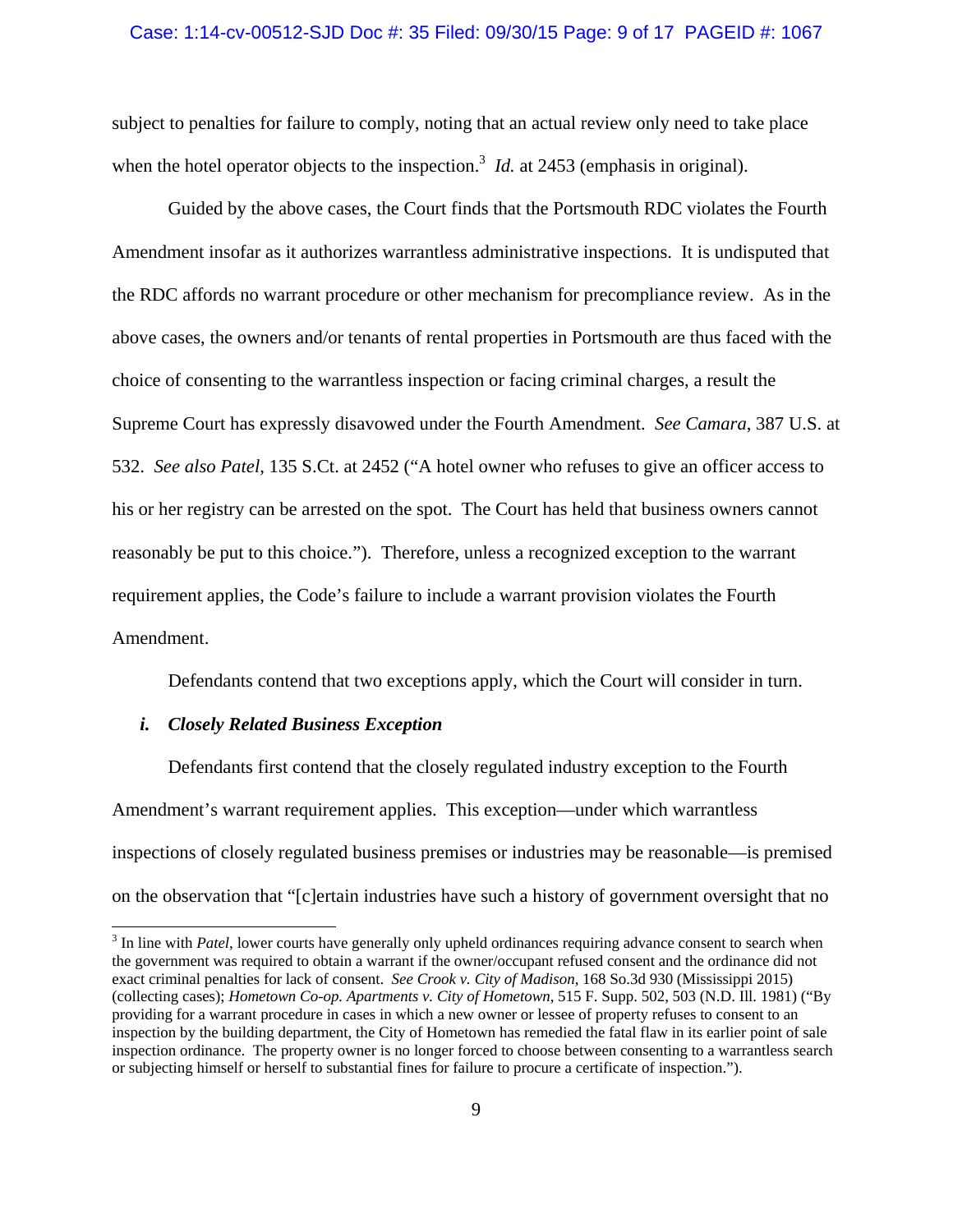#### Case: 1:14-cv-00512-SJD Doc #: 35 Filed: 09/30/15 Page: 10 of 17 PAGEID #: 1068

reasonable expectation of privacy could exist for a proprietor over the stock of such an enterprise." *Barlow's Inc.*, 436 U.S. at 313 (internal citations omitted). The Supreme Court has noted that the element that distinguishes such industries from ordinary business is "a long tradition of close government supervision, of which any person who chooses to enter such a business must already be aware." *Id.* In the past 45 years, the Supreme Court has only identified four industries as being closely regulated: liquor sales, firearms dealing, mining, and running an automobile junkyard. *See Patel,* 135 S.Ct. at 2454. The "clear import of [these cases] is that the closely regulated industry . . . is the exception." *Marshall*, 436 U.S. at 314. In *Patel*, for example, the Court indicated that simply listing the above closely regulated industries refuted the argument that hotels should be considered closely regulated, noting that unlike those industries "nothing inherent in the operation of hotels poses a clear and significant risk to the public welfare." *Patel*, 135 S.Ct. at 2454.

 In this case, the Court similarly concludes that the rental of residential properties is not a closely regulated industry. *See Sokolov*, 52 N.Y.2d at 349 n.1 ("Nor may it be said that the business of residential rental is of such a nature that consent to a warrantless administrative search may be implied from the choice of the appellants to engage in this business."). Defendants point to several sections of the Ohio's landlord-tenant statute (Ohio Rev. Code, Chapter 5321), to the Servicemembers Civil Relief Act, 50 App. U.S.C.A. § et seq., and to the Residential Lead-Based Pain Hazard Reduction Act of 1992, 42 U.S.C. § 4852d, in support of their claim that the rental business is closely regulated. However, these regulations do not "establish a comprehensive scheme of regulation" that distinguishes the residential rental business from numerous other businesses or industries. *Patel,* 135 U.S. at 2455. As the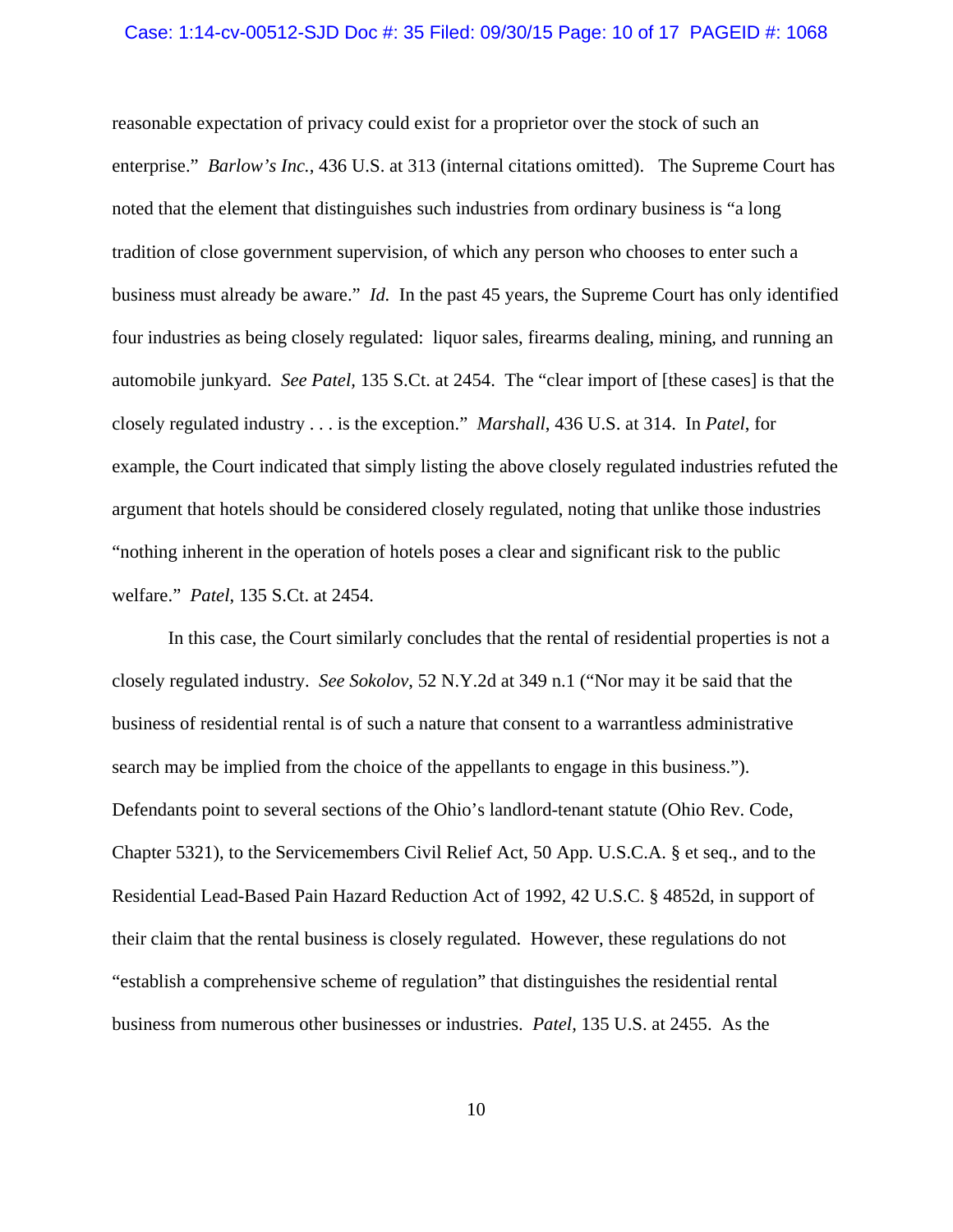#### Case: 1:14-cv-00512-SJD Doc #: 35 Filed: 09/30/15 Page: 11 of 17 PAGEID #: 1069

Supreme Court has warned, to classify the rental business as closely regulated "would permit what has always been a narrow exception to swallow the rule." *See id*., *Barlow's Inc.,* 436 U.S. at 313. Accordingly, the exception does not render the warrantless inspections authorized by the Code reasonable under the Fourth Amendment.

# *ii. Special Needs Exception*

 Defendants next contend that the Code is constitutional under the special needs exception. "[I]n limited circumstances, a search unsupported by either warrant or probable cause can be constitutional when 'special needs' other than the normal need for law enforcement provide sufficient justification." *Ferguson v. City of Charleston,* 532 U.S. 67, 76 n.7 (2001). The Supreme Court has observed that "special needs" are typically recognized only where the usual warrant or probable-cause requirements have somehow been rendered impracticable. *See Griffin v. Wisconsin,* 483 U.S. 868, 873 (1987). For example, the warrant requirement in the context of a public school, "would unduly interfere with the maintenance of the swift and informal disciplinary procedures that are needed, and strict adherence to the requirement that searches be based upon probable cause would undercut the substantial need of teachers and administrators for freedom to maintain order in schools." *Vernonia School Dist.*, 515 U.S. 652, 653 (1995) (quoting *Jersey v. T.L.O.*, 469 U.S. 325, 340, 341 (1985)) (internal quotation marks omitted). Similar reasoning has resulted in the special needs exception being applied in the context of searches of a probationer's home, *Griffin*, 483 U.S. at 873; work-related searches of employees' desks and offices, *O'Connor v. Ortega*, 480 U.S.709, 721–25 (1987); drug tests of train operators, *Skinner v. Railway Labor Exec. Ass'n.*, 489 U.S. 602, 622–23 (1989); and body cavity searches of prison inmates, *Bell v. Wolfish*, 441 U.S. 558–60 (1979).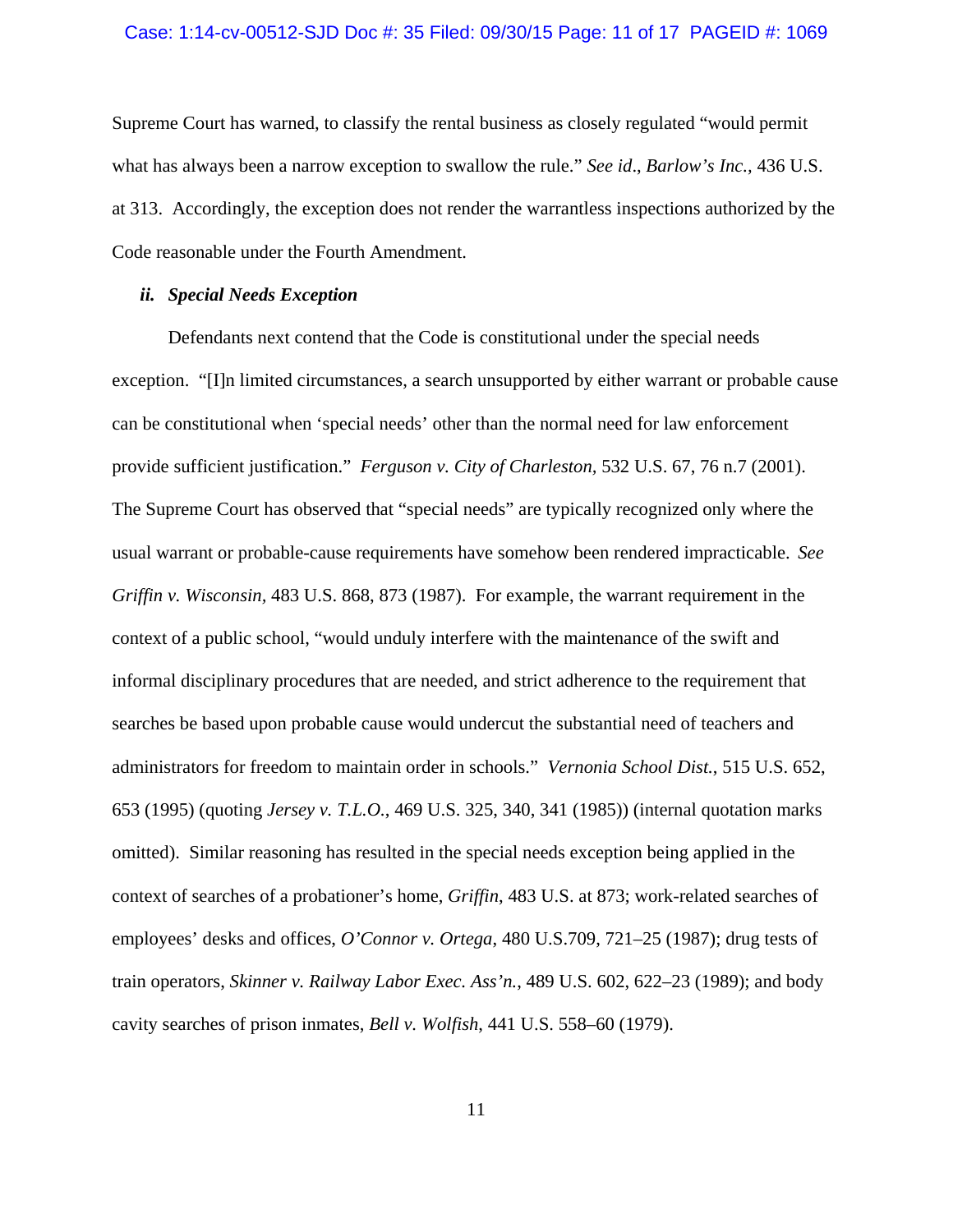#### Case: 1:14-cv-00512-SJD Doc #: 35 Filed: 09/30/15 Page: 12 of 17 PAGEID #: 1070

 Defendants identify the special need in this case as the stated purpose of the rental permit and inspection program: "to protect the public health, safety and welfare of occupants in all rental dwellings." The only apparent basis for finding that the warrant requirement is impractical in this case is Defendant Christopher Smith, the Portsmouth Health Commissioner's assertion that a search warrant requirement would prevent the City from addressing interior building issues or other violations not visible from the public right away, unless the owner consented to an inspection or provided information sufficient to support a warrant. (Smith Affidavit, Doc. 20-1 at PageID 509.) Smith declares that because tenants are reluctant to report problems a warrant requirement would frustrate the purpose of the Code. (*Id.*)

 In order to assess the reasonableness of the RDC inspections under the special needs exception, the Court balances three factors: (1) the nature of the privacy interest upon which the search intrudes, (2) the character of the intrusion complained of, and (3) the nature and immediacy of the governmental concern at issue and the efficacy of the Code for meeting it. *Vernonia*, 515 U.S. at 654, 658, 660*.* 

In this case, the Court is satisfied that the warrantless inspections impact a substantial privacy interest, as "the sanctity of private dwellings [is] ordinarily afforded the most stringent Fourth Amendment protection." *United States v. Martinez-Fuerte,* 428 U.S. 543, 561 (1976). *Cf. California v. Ciraolo*, 476 U.S. 207, 226 (1986) (Powell, dissent) (describing the home as "an area where privacy interests are most cherished in our society"); *U.S. v. Scott*, 450 F.3d 863, 871 (9th Cir. 2005) ("We are especially reluctant to indulge the claimed special need here because Scott's privacy interest in his home . . . is at its zenith."). Furthermore, unlike the cases in which the special needs exception has been applied, the expectation of privacy is not appreciably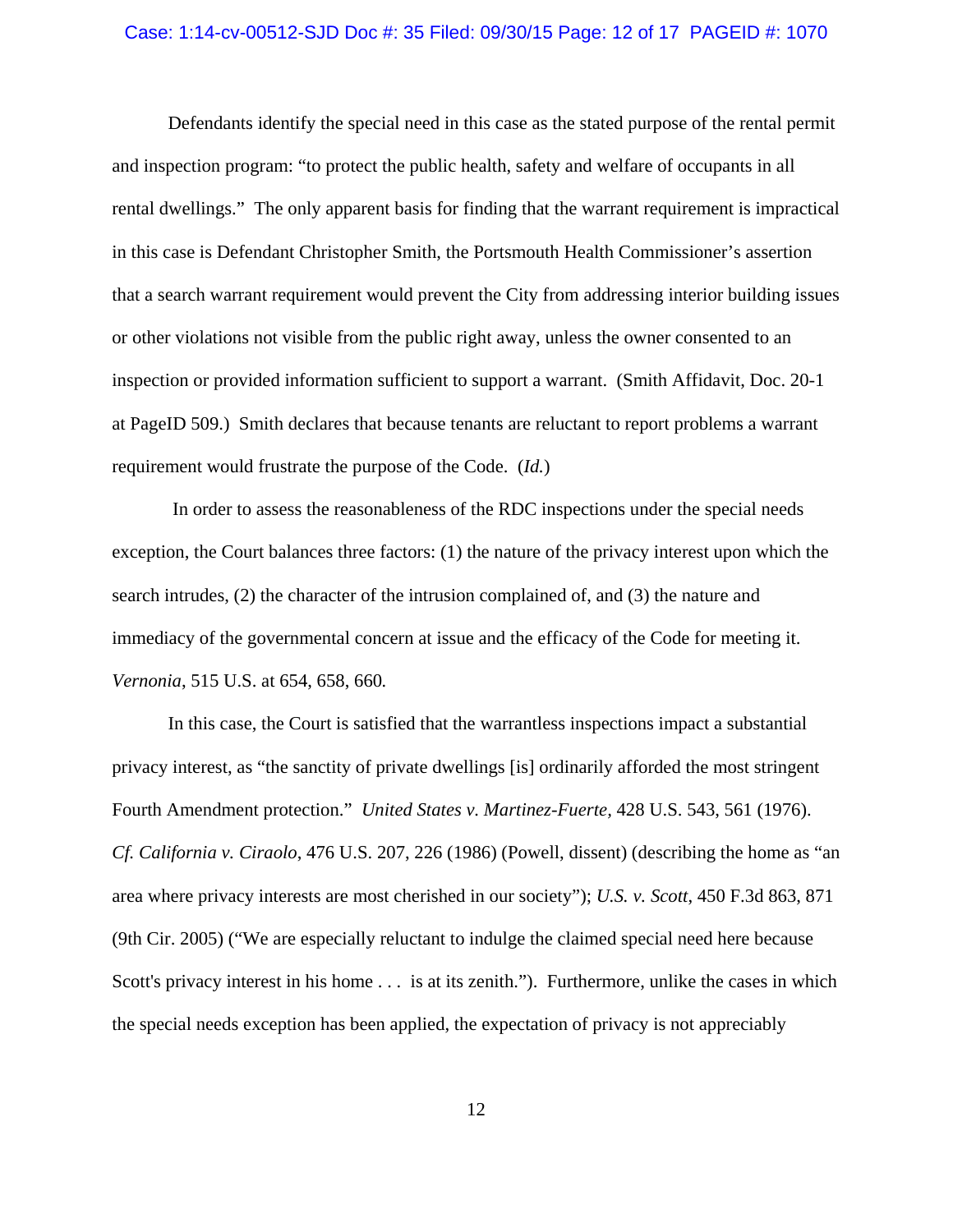#### Case: 1:14-cv-00512-SJD Doc #: 35 Filed: 09/30/15 Page: 13 of 17 PAGEID #: 1071

diminished here. *See*, *e.g., Vernonia,* 515 U.S. at 657 (noting that students have a lesser expectation of privacy in the school environment); *Bell*, 411 U.S. at 557 (finding that a detainee had a diminished expectation of privacy)*. See also Skinner,* 489 U.S. at 624 (noting that the special needs exception is applicable in "limited circumstances, *where the privacy interests implicated by the search are minimal*, and where an important governmental interest furthered by the intrusion would be placed in jeopardy by the requirement of individualized suspicion") (emphasis added). Defendants point to the Ohio landlord/tenant statute—in particular, the requirement that a tenant must admit the landlord onto the premises—as evidence that the subject of the search have a diminished expectation of privacy. However, the Court is not persuaded that the statute meaningfully impacts the otherwise substantial privacy interest impacted by the inspections.

 The inspections are also significantly intrusive. As the Supreme Court has noted, the "physical entry of the home is the chief evil against which the wording of the Fourth Amendment is directed." *United States v. United States District Court*, 407 U.S. 297, 313 (1972). *See also Camara*, 387 U.S. at 539 ("administrative searches of the kind at issue here are significant intrusions upon the interests protected by the Fourth Amendment"). Although, as Defendants argue, the inspections are scheduled with advance notice and can be as brief as five minutes (Howard Depo., Doc. 17 at PageID 370), the inspections authorized by the RDC are extensive. The search inspection sheet details eighty items to be inspected throughout the entirety of the rental property. The Court thus concludes that the intrusion is significant.

 Finally, the Court considers the nature and immediacy of the governmental concern at issue and the efficacy of the Code for meeting it. The Court has no doubt that securing the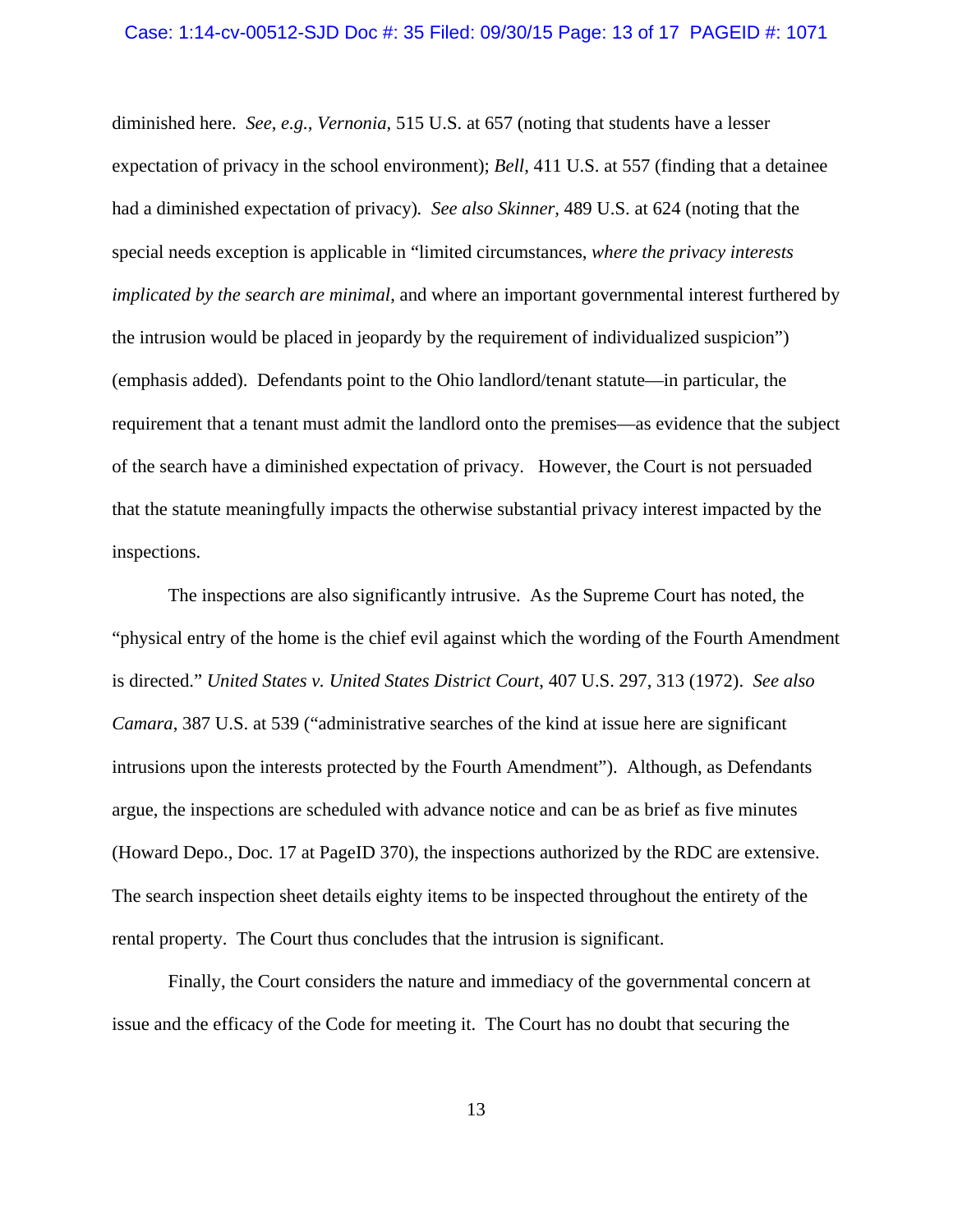### Case: 1:14-cv-00512-SJD Doc #: 35 Filed: 09/30/15 Page: 14 of 17 PAGEID #: 1072

public health, safety and welfare of Portsmouth's rental property occupants is a valid and important government concern. However, as noted above, special needs are generally only recognized when the ordinary Fourth Amendment requirements are impracticable. In addition, the Supreme Court precedents "establish that the proffered special need . . . must be substantial—important enough to override the individual's acknowledged privacy interest, sufficiently vital to suppress the Fourth Amendment's normal requirement[s]." *Chandler v. Miller*, 520 U.S. 305, 318 (1997).

 In this case, it is not evident that Defendants could not fulfil the purpose of the RDC within the confines of a reasonable search warrant requirement or that the warrant requirement is otherwise impracticable in this context. The only evidence to suggest that a warrant requirement would interfere with the purpose of the Code is Health Commissioner Smith's assertion that the City would not be able to establish probable cause to conduct interior inspections with a warrant requirement. (*See* Smith Affidavit, Doc. 20-1 at PageID 509.)

 However, the warrant requirement would not impose as onerous of a burden on Defendants as Smith's declaration suggests. In fact, in *Camara,* the Court specifically disagreed with the argument that "warrants should only issue when the inspector possesses probable cause to believe that a particular dwelling contains violations of the minimum standards prescribed by the code being enforced." *Camera*, 387 U.S. at 534. Probable cause in the administrative search context requires a much lesser showing:

Probable cause in the criminal law sense is not required. For the purposes of an administrative search . . . probable cause justifying the issuance of a warrant may be based not only on specific evidence of an existing violation but also on a showing that reasonable legislative or administrative standards for conducting an inspection are satisfied with respect to a particular establishment.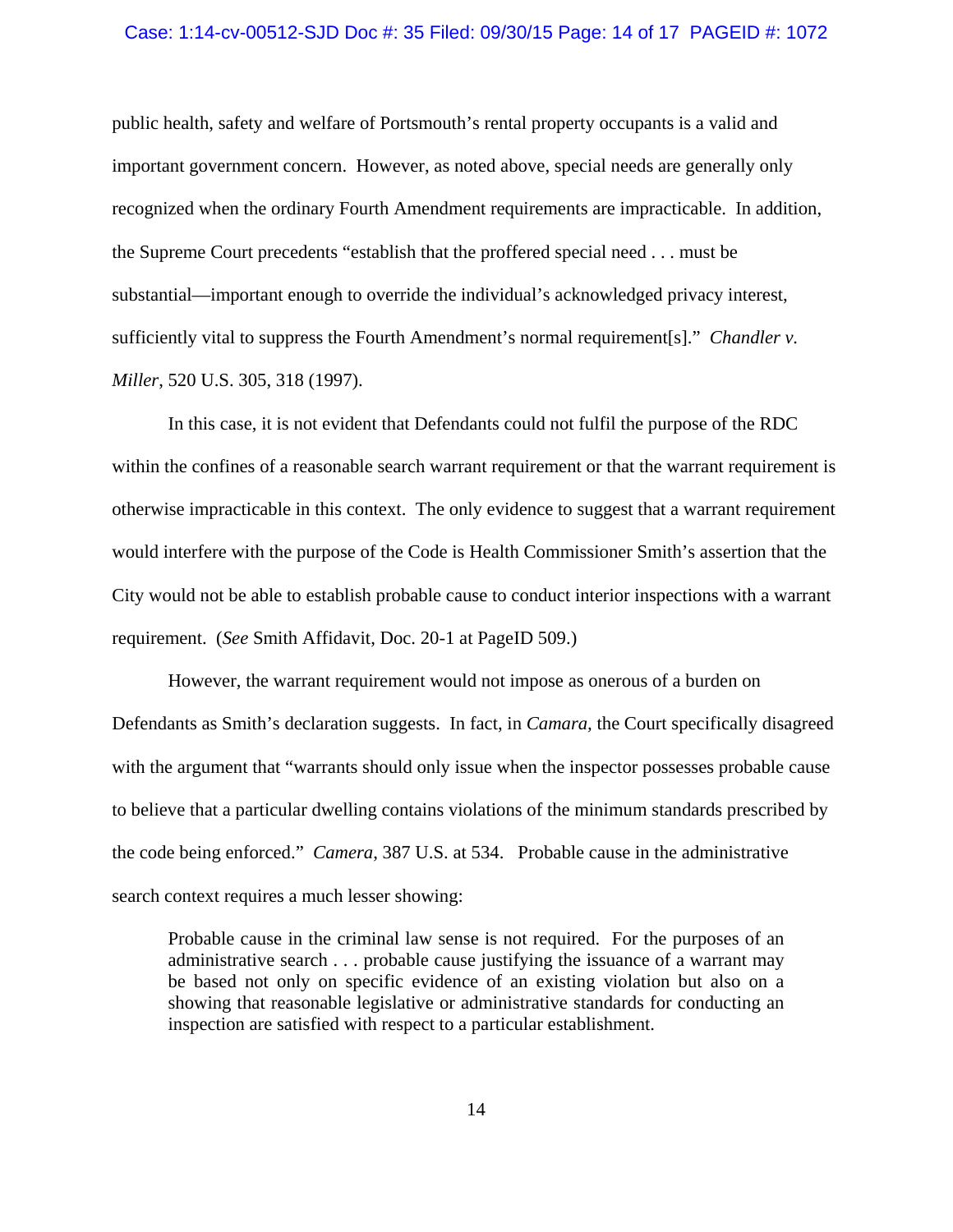#### Case: 1:14-cv-00512-SJD Doc #: 35 Filed: 09/30/15 Page: 15 of 17 PAGEID #: 1073

*Barlow's*, 436 U.S. at 320. Some of the administrative standards articulated as justifying an administrative inspection include "the passage of time, the nature of the building (*e.g.* a multifamily apartment house), or the condition of the entire area." *Camara*, 387 U.S. at 538. Defendants may obtain a warrant to inspect residences of owners who refuse consent to the administrative search based on these justifications. The evidence before the Court therefore provides no indication that departure from the Fourth Amendment's warrant requirement is necessary to fulfill the proffered special need. *See Chandler*, 520 U.S. at 318-319 (declining to find a special need where there is no indication of a "concrete danger demanding departure from the Fourth Amendment's main rule").

 Taking into account the above factors—the significant expectation of privacy, the substantial intrusion into the home, and the inefficacy of the warrantless inspections on the proffered special need—the Court finds the warrantless inspections are unreasonable.

 Having determined that the Code is not saved by special needs or the closely regulated industry exceptions, the Court concludes that the Code's failure to include a warrant provision violates the Fourth Amendment. Therefore, as to the Fourth Amendment claim, Plaintiff's Motion for Partial Summary Judgment is GRANTED and Defendants' Motion for Summary Judgment DENIED.

# **B. Equal Protection and Qualified Immunity**

Defendants move for summary judgment on Plaintiffs' Equal Protection and individual capacity claims against Defendants Smith and Gedeon. Plaintiffs have failed entirely to respond to Defendants' motion with regard to these claims. Plaintiffs have therefore abandoned the Equal Protection and individual capacity claims. *See Brown v. VHS of Mich.*, 545 Fed. App'x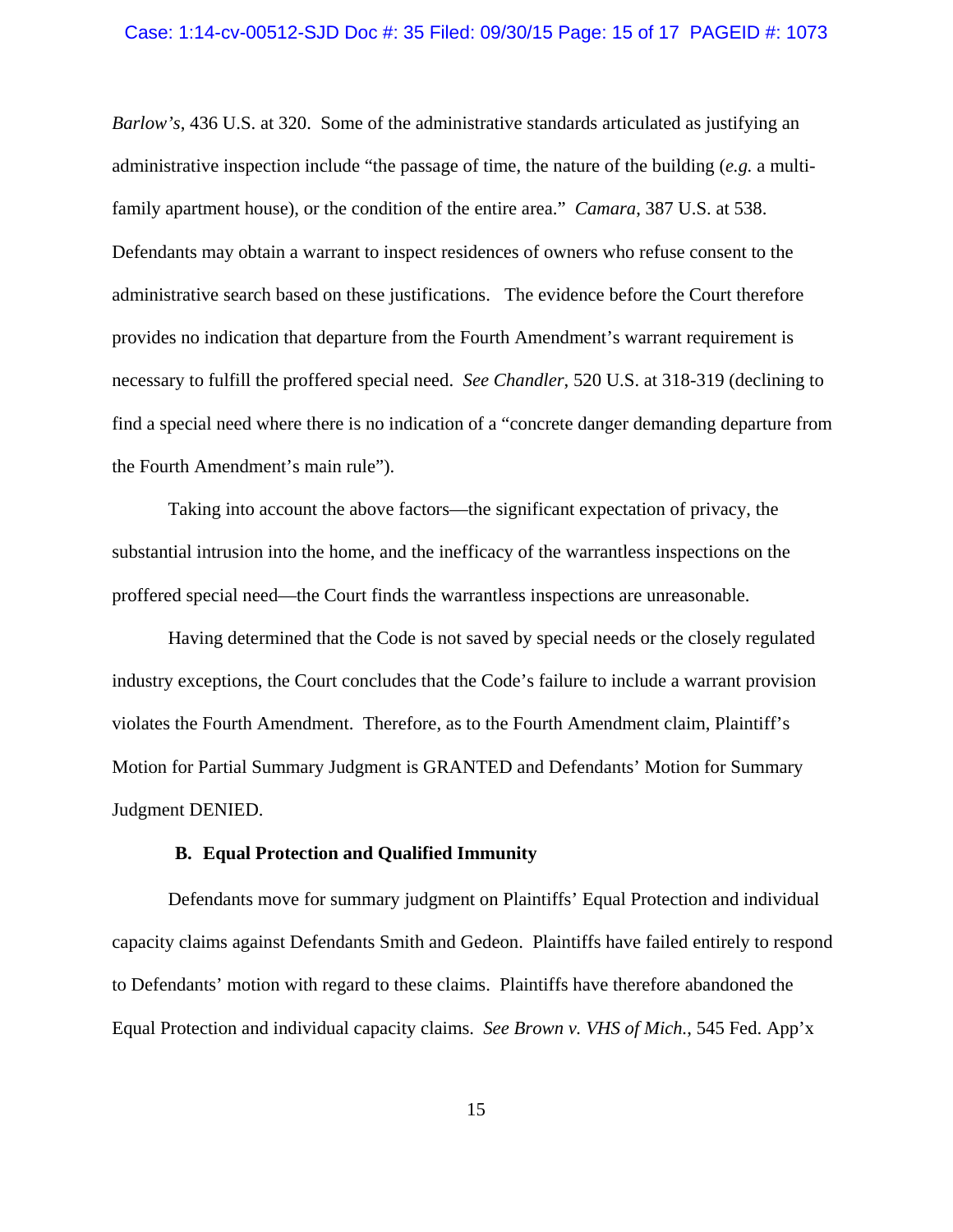368, 372 (6th Cir. 2013) ("This Court's jurisprudence on abandonment of claims is clear: a plaintiff is deemed to have abandoned a claim when a plaintiff fails to address it in response to a motion for summary judgment.") The Court therefore GRANTS Defendants' Motion for Summary Judgment as to Plaintiffs' Equal Protection claim and individual capacity claims against Defendants Smith and Gedeon.

# **C. Unjust Enrichment**

 $\overline{\phantom{a}}$ 

 Finally, the City of Portsmouth has moved for summary judgment on Plaintiffs' unjust enrichment claim on the basis that, as a political subdivision of the state, it is immune from liability. According to Plaintiffs, the City of Portsmouth inequitably acquired and retained inspection and permit fees from Plaintiffs, $4$  which it used to fund unconstitutional inspections. Plaintiffs seek reimbursement for the amount paid in inspection fees related to the inspections.

 Plaintiffs argue, and the Court agrees, that the unjust enrichment claim should survive the motion for summary judgment. Ohio Rev. Code Chapter 2744 grants broad immunity to political subdivisions such as the City. However, the "Ohio courts have uniformly held that while sovereign immunity bars tort claims for money damages, it has no application in actions for equitable relief." *Cincinnati v. Harrison*, No. C-130195, 2014 WL 2957946, at \*7 (Ohio App. 1 June 30, 2014) (collecting cases). Historically, Ohio cases have "treated the prayer for return of wrongfully collected funds as one seeking restitution; that is, a remedy that prevents the state from being unjustly enriched at the expense of the plaintiff." *Morning View Care Center v. Ohio Dept. of Job and Family Servs.*, No. 04AP-57, 2004 WL 2591237, at \*5 (Ohio App. 10 Nov. 12, 2004).Although "restitution has been available both in equity and in law as the remedy

<sup>&</sup>lt;sup>4</sup> According to the Complaint, Plaintiff Baker paid in excess of \$1,300 in rental inspection fees in 2013, Plaintiff Howard has paid \$900, Plaintiff Oliver paid in excess of \$2,900, and Plaintiff Ross paid approximately \$640 in December of 2012 and \$640 in December of 2013. (Complaint, Doc. 1 at PageID 3.)